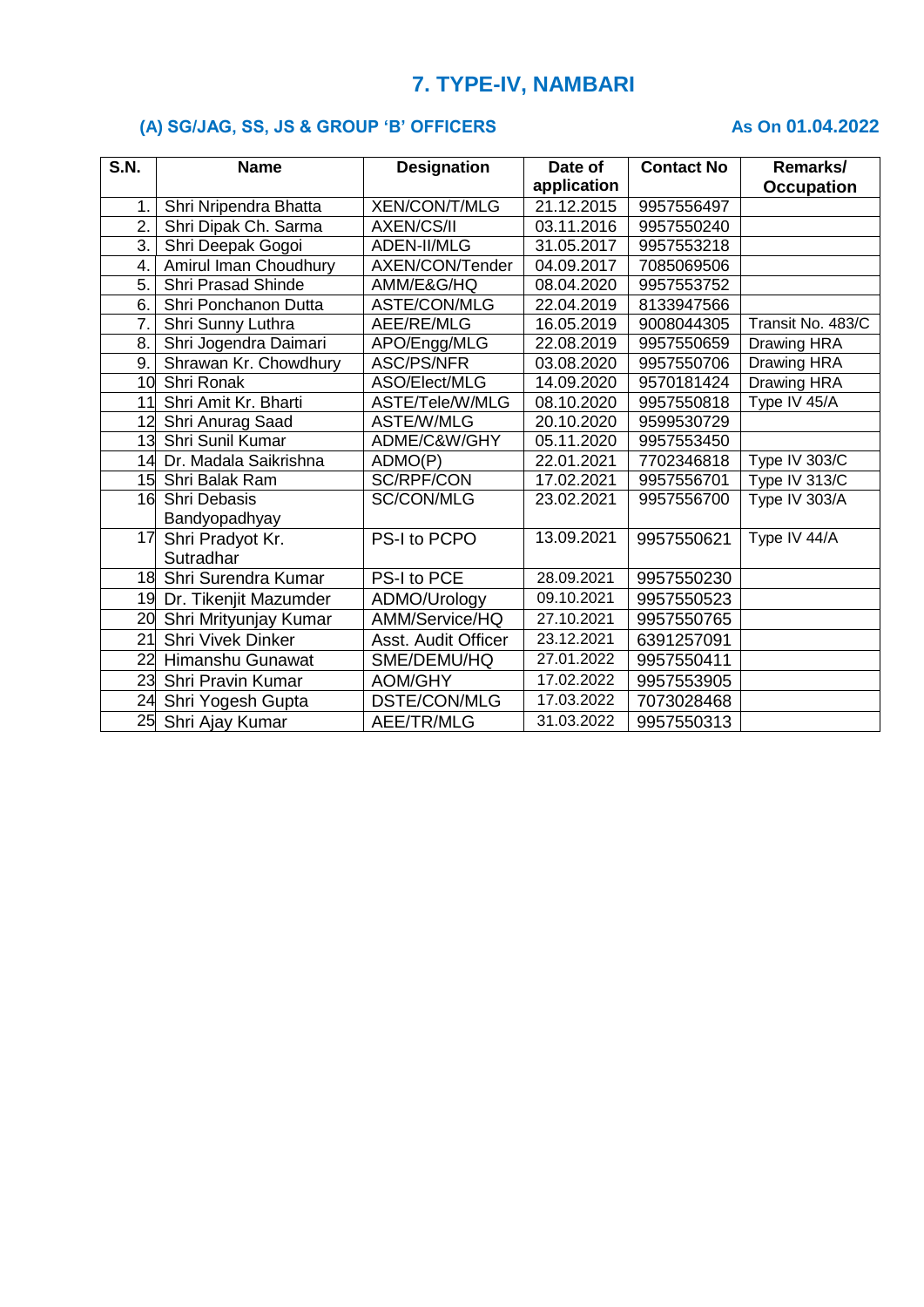## **8. TYPE-IV ADARSHA COLONY**

### (A) SG/JAG, SS, JS & GROUP 'B' OFFICERS As on-01.04.2022

| <b>S.N.</b> | <b>Name</b>                 | <b>Designation</b>   | Date of     | <b>Contact No</b> | Remarks/          |
|-------------|-----------------------------|----------------------|-------------|-------------------|-------------------|
|             |                             |                      | application |                   | <b>Occupation</b> |
| 1.          | Shri Dipak Ch. Sarma        | <b>AXEN/CS/II</b>    | 03.11.2016  | 9957550240        |                   |
| 2.          | Shri Tapash Kr. Dutta       | STM/C/MLG            | 22.05.2017  | 9957556903        |                   |
| 3.          | Shri Gautam Singha Roy      | <b>XEN/CON-I/MLG</b> | 01.03.2019  | 9957556271        |                   |
| 4.          | Shri Sunny Luthra           | AEE/RE/MLG           | 16.05.2019  | 9008044305        |                   |
| 5.          | Singuri Jagannadha Rao      | AFA/SV & Sales       | 07.11.2019  | 9957550125        |                   |
| 6.          | Shri Vijay Kewat            | Asst. Audit Officer  | 02.09.2020  | 9064496170        |                   |
| 7.          | Shri Anurag Saad            | ASTE/W/MLG           | 20.10.2020  | 9599530729        |                   |
| 8.          | Shri Ankit Kumar            | Asst. Audit Officer  | 25.11.2020  | 8586910011        |                   |
| 9.          | Shri Pradyot Kr. Sutradhar  | PS-I to PCPO         | 13.09.2021  | 9957550621        |                   |
| 10          | Shri Sukanta Gouda          | Law Officer          | 17.09.2021  | 9435542209        |                   |
| 11          | Shri Surendra Kumar         | PS-I to PCE          | 28.09.2021  | 9957550230        |                   |
|             | 12 Shri Mrityunjay Kumar    | AMM/Service/HQ       | 27.10.2021  | 9957550765        |                   |
|             | 13 Shri Munindra Kr. Saikia | AVO/S&T/MLG          | 06.12.2021  | 9957550091        |                   |
|             | 14 Shri Vivek Dinker        | Asst. Audit Officer  | 23.12.2021  | 6391257091        |                   |
|             | 15 Shri Himanshu Gunawat    | SME/DEMU/HQ          | 27.01.2022  | 9957550411        |                   |
|             | 16 Shri Yogesh Gupta        | DSTE/CON/MLG         | 17.03.2022  | 7073028468        |                   |
|             | 17 Shri Ajay Kumar          | AEE/TR/MLG           | 31.03.2022  | 9957550313        |                   |